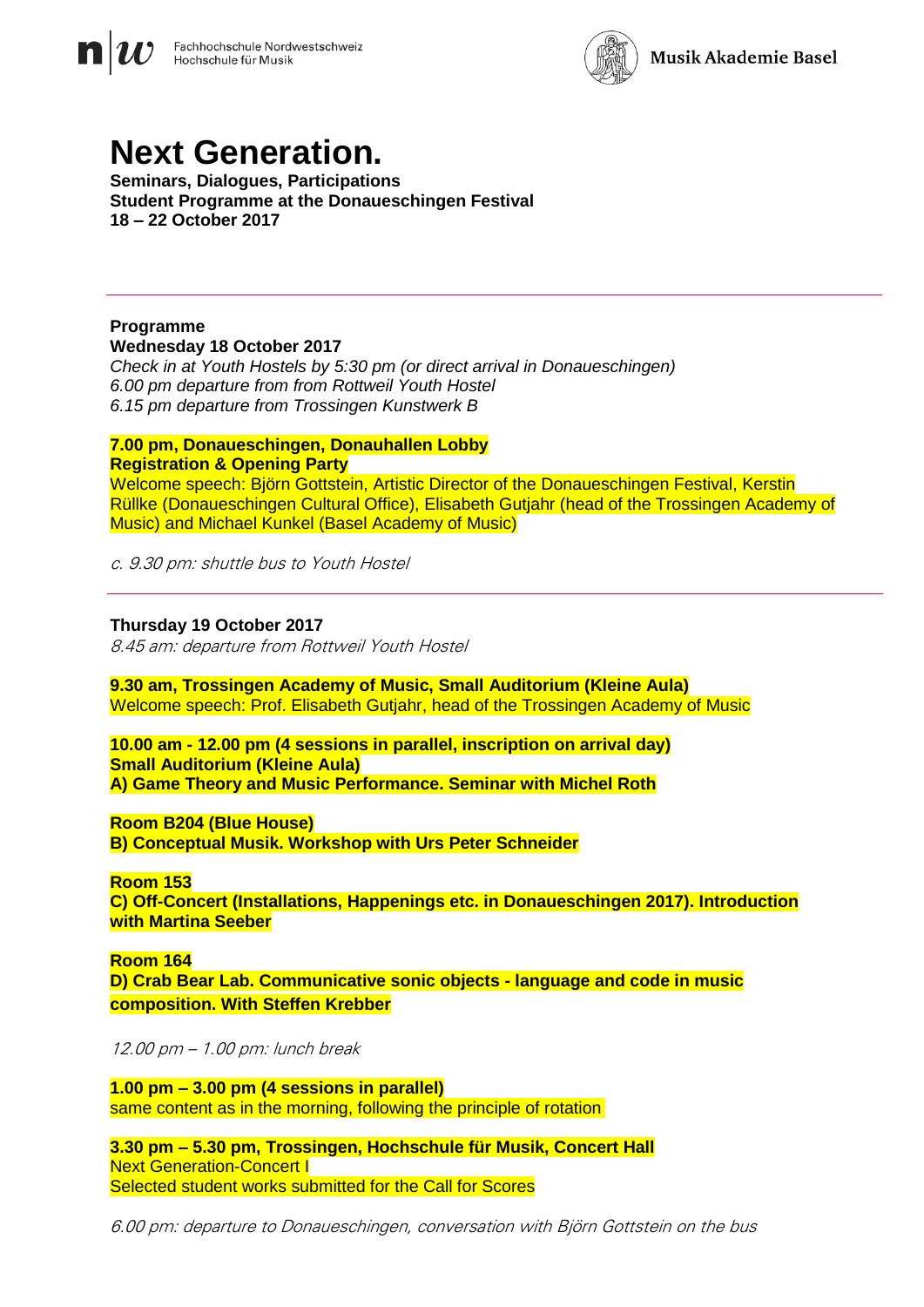



#### **1 Official Programme Donaueschingen, Museum Art.Plus 8.00 pm**

1) Round table discussion I Abbie Conant (musician), Hanna Eimermacher (composer), Adrienne Goehler (curator) and Elisabeth Treydte (musicologist) Presented by Kirstin Amme and Stefan Fricke

c. 9.15 pm: departure to Youth Hostels from Museum Art.Plus

### **Friday 20 October 2017, Donaueschingen**

9.00 am: departure from Rottweil / 9.15 am: departure from Trossingen Kunstwerk B

#### **Baar-Sporthalle 10.00 am** Dress rehearsal opening concert

# **Donauhallen, Stockhausen Saal**

**2.00 pm – 4.30 pm** Dialogues: Artists from the Donaueschingen Festival in conversation with Barbara Eckle and Martina Seeber 1.30 pm Andreas Dohmen & Yaron Deutsch 2.00 pm Chaya Czernowin & Séverine Ballon 2.30 pm Márton Illés 3.00 pm Bunita Marcus & Abbie Conant

# **Donaueschingen, Erich Kästner-Halle 5.00 - 5.30 pm**

Next Generation: The Concerts. Round table discussion with Sven Kiebler (Trossingen), Christof M. Löser (Stuttgart), Erik Borgir (Luzern), Barbara Eckle (moderation)

**2 Official Programme Donauhallen, Mozart Saal 6.00 pm** Concert I SWR Vokalensemble Stuttgart, Remix-Ensemble

**3 Official Programme Baar-Sporthalle 8.00 pm** Concert I SWR Symphonieorchester

**4 Official Programme 11.00 pm, Realschule, Erich Kästner-Halle** Concert I Next Generation

0.30 pm: shuttle busses to Rottweil Youth Hostel & Trossingen Kunstwerk B departure from Erich Kästner-Halle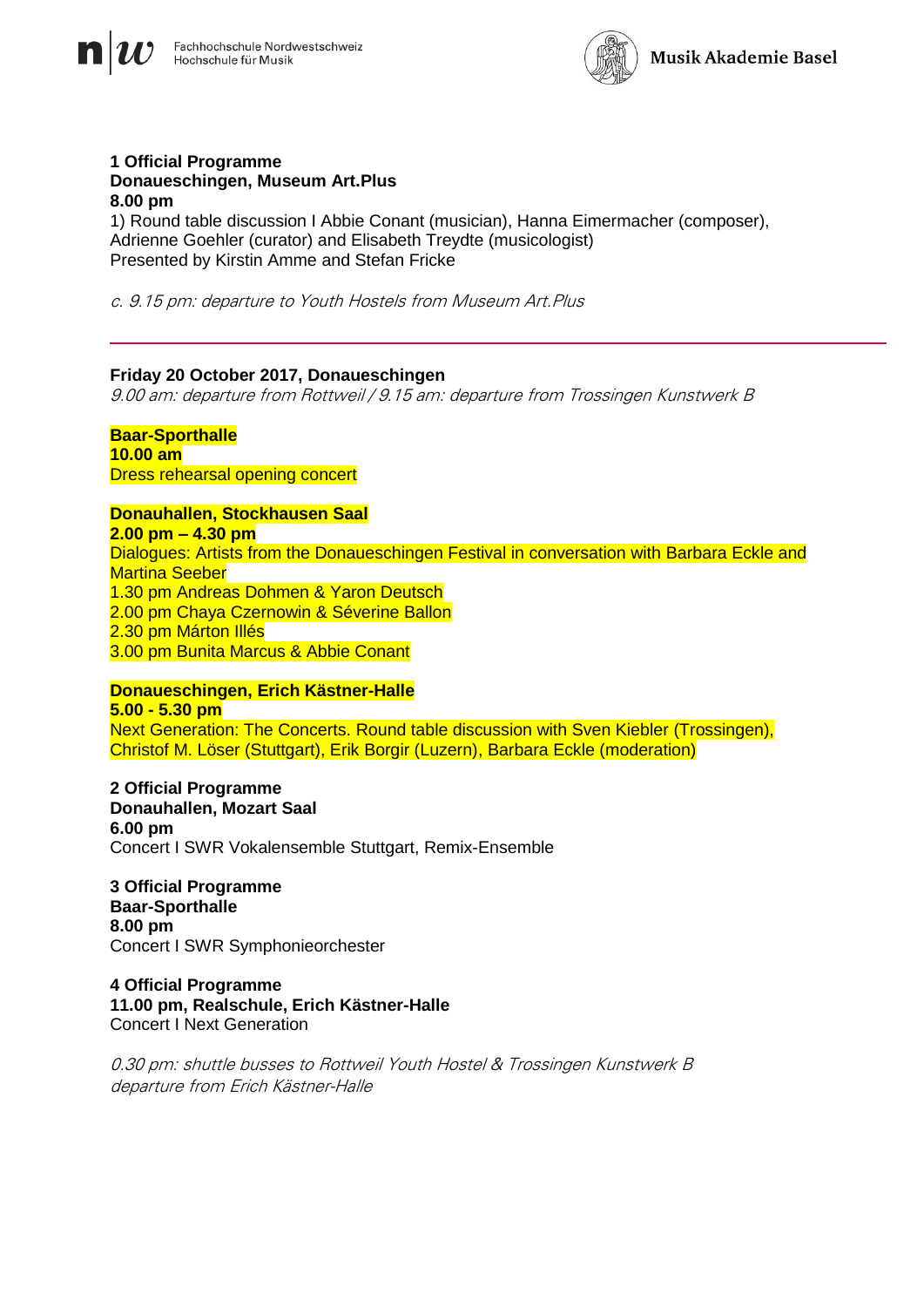



#### **Saturday 21 October 2017, Donaueschingen**

8.45 am: departure from Rottweil Youth Hostel 9.00 am: departure from Trossingen Kunstwerk B

**5 Official Programme Donauhallen, Strawinsky Saal 10.00 am** Lecture I Adam Szymczyk

**6 Official Programme Donauhallen, Bartók Saal 6a 11.00 am (46 tickets) / 6b 2.00 pm (34 tickets) / 6c 5.00 pm (40 tickets)** Concert I Solistenensemble Kaleidoskop (duration: 1.00h)

**7 Official Programme Donauhallen, Strawinsky Saal 7a 11.00 am (38 tickets) / 7b 2.00 pm (23 tickets) / 7c 5.00 pm (63 tickets)**  Concert I Ictus Ensemble (duration: 1.30h)

**8 Official Programme Reitturniergelände 8a 11.00 am (28 tickets) / 8b 2.00 pm (12 tickets) / 8c 5.00 pm (20 tickets)** Concert I Alex Waterman/Electronica Performance Michał Libera (duration 0.45h)

**9 Official Programme Museum Art Plus 9a 2.00 pm (60 tickets)**  Concert I Margaret Leng Tan (duration 1.30h)

**4.00 pm, Donauhallen, A Stockhausen Saal / B Fürstenbergische Sammlungen / C Music School (Musikschule Donaueschingen)**

A) GRiNM Gender Relations in New Music - workshop with Rosanna Lovel B) Workshop with Serge Baghdassarian and Boris Baltschun / with Martina Seeber C) Crab Bear Lab. Communicative sonic objects - language and code in music composition with Steffen Krebber

**6.40 pm, Donauhallen, Stockhausen Saal** Discussion with James Saunders (Barbara Eckle)

**10 Official Programme Realschule-Sporthalle 10b 11.00 pm (60 tickets)** Concert I Ensemble Intercontemporain & IRCAM

**11 Official Programme Gewerbeschule, Sporthalle 8.00 pm** Concert – NOWJazz-Session

11.00 pm: shuttle bus to Rottweil & Trossingen, departure Gewerbeschule 1.00 am: small shuttle bus to Rottweil & Trossingen, departure Postplatz Donauescchingen